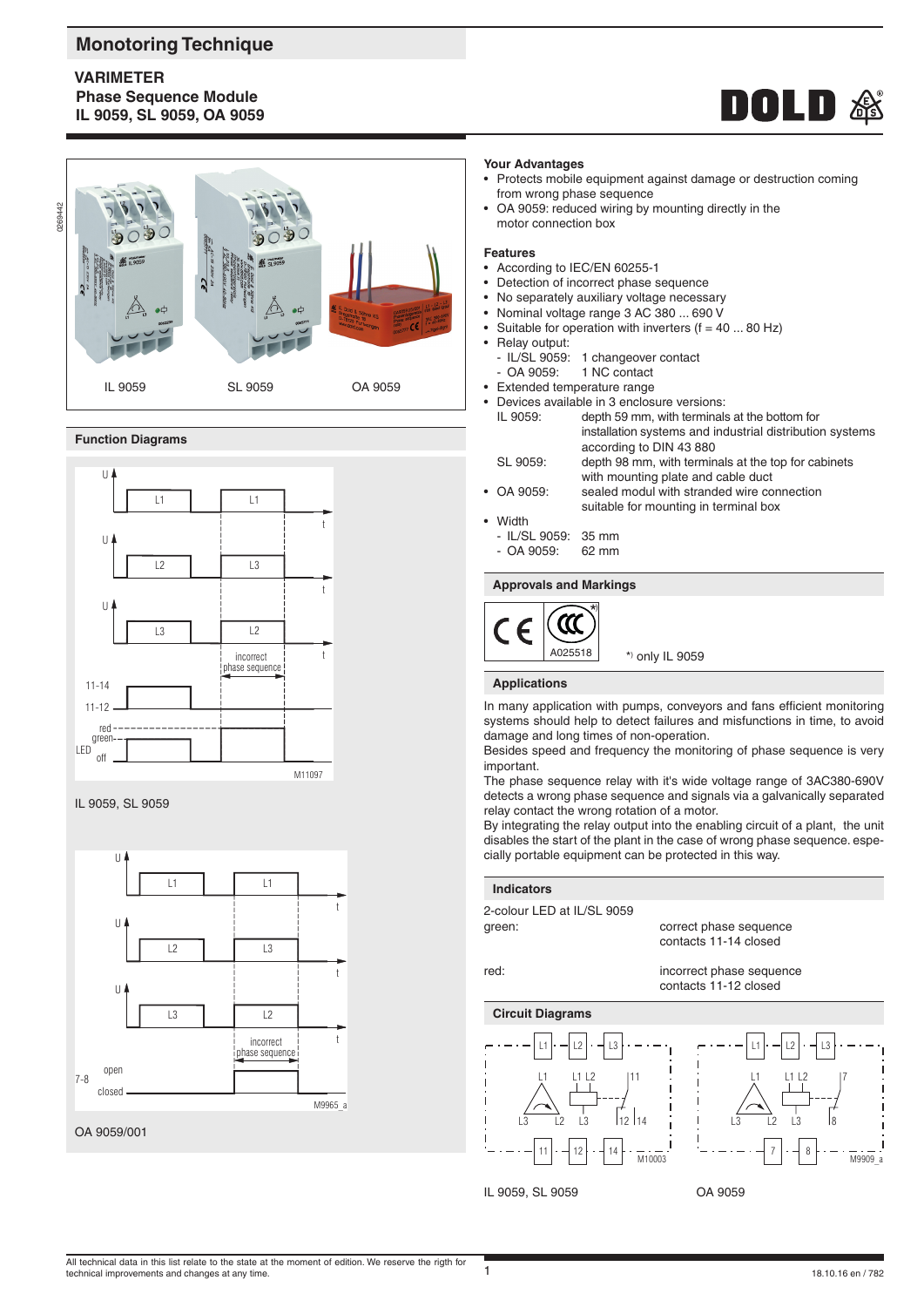| Degree of protection:<br><b>Terminal designation</b><br><b>Signal description</b><br>Housing: IP 40<br>IL/SL 9059:<br>EN 60 529<br>Input circuit<br>Terminals: IP 20<br>L1, L2, L3<br>EN 60 529<br>OA 9059: L1 (red), L2 (blue), L3 (grey)<br>OA 9059:<br>Module is completed sealed-in<br>NO contact: 7 (yellow), 8 (green)<br>7, 8 (OA 9059)<br>Housing:<br>11,12,14 (IL/SL 9059)<br>Changeover contact<br>IL/SL 9059:<br>Thermoplastic with V0 behaviour<br>according to UL subject 94<br>Potting compound UL approval<br>OA 9059:<br><b>Technical Data</b><br><b>Vibration resistance:</b><br>Amplitude 0.35 mm,<br>Input circuit<br>frequency 10  55 Hz, IEC/EN 60 068-2-6<br><b>Climate resistance:</b><br>Nominal voltage U <sub>N</sub> :<br>3 AC 380  690 V<br>30 / 070 / 04<br>IL/SL 9059:<br>IEC/EN 60 068-1<br>Voltage range:<br>$0.851.1$ U <sub>N</sub> (3 AC 320  760 V)<br>30 / 075 / 04<br>OA 9059:<br>IEC/EN 60 068-1<br><b>Nominal frequency:</b><br>ca. 3 VA<br>Wire connection:<br>Frequency range:<br>40  80 Hz (main frequency);<br>IL/SL 9059:<br>$2 \times 2.5$ mm <sup>2</sup> solid<br>DIN 46 228<br>suitable for operation with inverters<br>2 x 1.5 mm <sup>2</sup> stranded ferruled<br>with independant pulse frequency<br>DIN 46 228-1/-2/-3<br>OA 9059:<br>Output<br>0.5 mm <sup>2</sup> , double insulation<br>$L1$ ; $L2$ ; $L3$ :<br>7;8:<br>0.25 mm <sup>2</sup> , double insulation<br>Contact<br>wire length:<br>25 cm<br>IL/SL 9059:<br>1 changeover contacts<br>Wire fixing IL/SL 9059:<br>Flat terminals with self-lifting clamping<br>OA 9059:<br>1 NC contact<br>EN 60 999<br>piece<br>AgNi 0.15 gold plated<br><b>Contact material:</b><br><b>Fixing torque:</b><br>Switching voltage:<br>AC 250 V<br>IL/SL 9059:<br>$0.8$ Nm<br>After connection of all 3 phase with<br><b>Response time:</b><br><b>Mounting</b><br>incorrect phase sequence until NC contact<br>IL/SL 9059:<br>DIN rail<br><b>IEC/EN 60 715</b><br>at OA 9059/001 opens: approx. 100 ms<br>OA 9059<br>Thermal current I <sub>n</sub> :<br>M4 x 25 mm<br>Mounting screws:<br>IL/SL 9059:<br>5 A<br>1.2 Nm<br>Fixing torque:<br>2A<br>OA 9059:<br>Switching capacity IL/SL 9059<br>Weight:<br>to AC 15:<br>2 A / AC 230 V<br>IEC/EN 60 947-5-1<br>IL 9059:<br>approx. 215 g<br>to DC 13:<br>2 A / DC 24 V<br>IEC/EN 60 947-5-1<br>SL 9059:<br>approx. 245 g<br>Switching capacity OA 9059<br>OA 9059:<br>approx. 180 g<br>to AC 15:<br>1 A / AC 230 V<br>IEC/EN 60 947-5-1<br>1 A / DC 24 V<br>to DC 13:<br>IEC/EN 60 947-5-1<br><b>Dimensions</b><br><b>Electrical life:</b><br>$1.5 \times 10^5$ switching cycles<br>Short circuit strength<br>Width x height x depth:<br>max. fuse rating:<br>IL 9059:<br>35 x 90 x 59 mm<br>IL/SL 9059:<br>4 A $gL$<br>IEC/EN 60 947-5-1<br>SL 9059:<br>35 x 90 x 98 mm<br>OA 9059:<br>IEC/EN 60 947-5-1<br>$2$ A gL<br>62 x 62 x 25 mm<br>OA 9059:<br>$\geq$ 30 x 10 <sup>6</sup> switching cycles | <b>Connection Terminals</b> |  |  | <b>Technical Data</b> |  |  |
|------------------------------------------------------------------------------------------------------------------------------------------------------------------------------------------------------------------------------------------------------------------------------------------------------------------------------------------------------------------------------------------------------------------------------------------------------------------------------------------------------------------------------------------------------------------------------------------------------------------------------------------------------------------------------------------------------------------------------------------------------------------------------------------------------------------------------------------------------------------------------------------------------------------------------------------------------------------------------------------------------------------------------------------------------------------------------------------------------------------------------------------------------------------------------------------------------------------------------------------------------------------------------------------------------------------------------------------------------------------------------------------------------------------------------------------------------------------------------------------------------------------------------------------------------------------------------------------------------------------------------------------------------------------------------------------------------------------------------------------------------------------------------------------------------------------------------------------------------------------------------------------------------------------------------------------------------------------------------------------------------------------------------------------------------------------------------------------------------------------------------------------------------------------------------------------------------------------------------------------------------------------------------------------------------------------------------------------------------------------------------------------------------------------------------------------------------------------------------------------------------------------------------------------------------------------------------------------------------------------------------------------------------------------------------------------------------------------------------------------------------------------------------------------------------------------------------------------------------------------------------------------------------------------------------------------------------|-----------------------------|--|--|-----------------------|--|--|
|                                                                                                                                                                                                                                                                                                                                                                                                                                                                                                                                                                                                                                                                                                                                                                                                                                                                                                                                                                                                                                                                                                                                                                                                                                                                                                                                                                                                                                                                                                                                                                                                                                                                                                                                                                                                                                                                                                                                                                                                                                                                                                                                                                                                                                                                                                                                                                                                                                                                                                                                                                                                                                                                                                                                                                                                                                                                                                                                                      |                             |  |  |                       |  |  |
|                                                                                                                                                                                                                                                                                                                                                                                                                                                                                                                                                                                                                                                                                                                                                                                                                                                                                                                                                                                                                                                                                                                                                                                                                                                                                                                                                                                                                                                                                                                                                                                                                                                                                                                                                                                                                                                                                                                                                                                                                                                                                                                                                                                                                                                                                                                                                                                                                                                                                                                                                                                                                                                                                                                                                                                                                                                                                                                                                      |                             |  |  |                       |  |  |
|                                                                                                                                                                                                                                                                                                                                                                                                                                                                                                                                                                                                                                                                                                                                                                                                                                                                                                                                                                                                                                                                                                                                                                                                                                                                                                                                                                                                                                                                                                                                                                                                                                                                                                                                                                                                                                                                                                                                                                                                                                                                                                                                                                                                                                                                                                                                                                                                                                                                                                                                                                                                                                                                                                                                                                                                                                                                                                                                                      |                             |  |  |                       |  |  |
|                                                                                                                                                                                                                                                                                                                                                                                                                                                                                                                                                                                                                                                                                                                                                                                                                                                                                                                                                                                                                                                                                                                                                                                                                                                                                                                                                                                                                                                                                                                                                                                                                                                                                                                                                                                                                                                                                                                                                                                                                                                                                                                                                                                                                                                                                                                                                                                                                                                                                                                                                                                                                                                                                                                                                                                                                                                                                                                                                      |                             |  |  |                       |  |  |
|                                                                                                                                                                                                                                                                                                                                                                                                                                                                                                                                                                                                                                                                                                                                                                                                                                                                                                                                                                                                                                                                                                                                                                                                                                                                                                                                                                                                                                                                                                                                                                                                                                                                                                                                                                                                                                                                                                                                                                                                                                                                                                                                                                                                                                                                                                                                                                                                                                                                                                                                                                                                                                                                                                                                                                                                                                                                                                                                                      |                             |  |  |                       |  |  |
|                                                                                                                                                                                                                                                                                                                                                                                                                                                                                                                                                                                                                                                                                                                                                                                                                                                                                                                                                                                                                                                                                                                                                                                                                                                                                                                                                                                                                                                                                                                                                                                                                                                                                                                                                                                                                                                                                                                                                                                                                                                                                                                                                                                                                                                                                                                                                                                                                                                                                                                                                                                                                                                                                                                                                                                                                                                                                                                                                      |                             |  |  |                       |  |  |
|                                                                                                                                                                                                                                                                                                                                                                                                                                                                                                                                                                                                                                                                                                                                                                                                                                                                                                                                                                                                                                                                                                                                                                                                                                                                                                                                                                                                                                                                                                                                                                                                                                                                                                                                                                                                                                                                                                                                                                                                                                                                                                                                                                                                                                                                                                                                                                                                                                                                                                                                                                                                                                                                                                                                                                                                                                                                                                                                                      |                             |  |  |                       |  |  |
|                                                                                                                                                                                                                                                                                                                                                                                                                                                                                                                                                                                                                                                                                                                                                                                                                                                                                                                                                                                                                                                                                                                                                                                                                                                                                                                                                                                                                                                                                                                                                                                                                                                                                                                                                                                                                                                                                                                                                                                                                                                                                                                                                                                                                                                                                                                                                                                                                                                                                                                                                                                                                                                                                                                                                                                                                                                                                                                                                      |                             |  |  |                       |  |  |
|                                                                                                                                                                                                                                                                                                                                                                                                                                                                                                                                                                                                                                                                                                                                                                                                                                                                                                                                                                                                                                                                                                                                                                                                                                                                                                                                                                                                                                                                                                                                                                                                                                                                                                                                                                                                                                                                                                                                                                                                                                                                                                                                                                                                                                                                                                                                                                                                                                                                                                                                                                                                                                                                                                                                                                                                                                                                                                                                                      |                             |  |  |                       |  |  |
|                                                                                                                                                                                                                                                                                                                                                                                                                                                                                                                                                                                                                                                                                                                                                                                                                                                                                                                                                                                                                                                                                                                                                                                                                                                                                                                                                                                                                                                                                                                                                                                                                                                                                                                                                                                                                                                                                                                                                                                                                                                                                                                                                                                                                                                                                                                                                                                                                                                                                                                                                                                                                                                                                                                                                                                                                                                                                                                                                      |                             |  |  |                       |  |  |
|                                                                                                                                                                                                                                                                                                                                                                                                                                                                                                                                                                                                                                                                                                                                                                                                                                                                                                                                                                                                                                                                                                                                                                                                                                                                                                                                                                                                                                                                                                                                                                                                                                                                                                                                                                                                                                                                                                                                                                                                                                                                                                                                                                                                                                                                                                                                                                                                                                                                                                                                                                                                                                                                                                                                                                                                                                                                                                                                                      |                             |  |  |                       |  |  |
|                                                                                                                                                                                                                                                                                                                                                                                                                                                                                                                                                                                                                                                                                                                                                                                                                                                                                                                                                                                                                                                                                                                                                                                                                                                                                                                                                                                                                                                                                                                                                                                                                                                                                                                                                                                                                                                                                                                                                                                                                                                                                                                                                                                                                                                                                                                                                                                                                                                                                                                                                                                                                                                                                                                                                                                                                                                                                                                                                      |                             |  |  |                       |  |  |
|                                                                                                                                                                                                                                                                                                                                                                                                                                                                                                                                                                                                                                                                                                                                                                                                                                                                                                                                                                                                                                                                                                                                                                                                                                                                                                                                                                                                                                                                                                                                                                                                                                                                                                                                                                                                                                                                                                                                                                                                                                                                                                                                                                                                                                                                                                                                                                                                                                                                                                                                                                                                                                                                                                                                                                                                                                                                                                                                                      |                             |  |  |                       |  |  |
|                                                                                                                                                                                                                                                                                                                                                                                                                                                                                                                                                                                                                                                                                                                                                                                                                                                                                                                                                                                                                                                                                                                                                                                                                                                                                                                                                                                                                                                                                                                                                                                                                                                                                                                                                                                                                                                                                                                                                                                                                                                                                                                                                                                                                                                                                                                                                                                                                                                                                                                                                                                                                                                                                                                                                                                                                                                                                                                                                      |                             |  |  |                       |  |  |
|                                                                                                                                                                                                                                                                                                                                                                                                                                                                                                                                                                                                                                                                                                                                                                                                                                                                                                                                                                                                                                                                                                                                                                                                                                                                                                                                                                                                                                                                                                                                                                                                                                                                                                                                                                                                                                                                                                                                                                                                                                                                                                                                                                                                                                                                                                                                                                                                                                                                                                                                                                                                                                                                                                                                                                                                                                                                                                                                                      |                             |  |  |                       |  |  |
|                                                                                                                                                                                                                                                                                                                                                                                                                                                                                                                                                                                                                                                                                                                                                                                                                                                                                                                                                                                                                                                                                                                                                                                                                                                                                                                                                                                                                                                                                                                                                                                                                                                                                                                                                                                                                                                                                                                                                                                                                                                                                                                                                                                                                                                                                                                                                                                                                                                                                                                                                                                                                                                                                                                                                                                                                                                                                                                                                      |                             |  |  |                       |  |  |
|                                                                                                                                                                                                                                                                                                                                                                                                                                                                                                                                                                                                                                                                                                                                                                                                                                                                                                                                                                                                                                                                                                                                                                                                                                                                                                                                                                                                                                                                                                                                                                                                                                                                                                                                                                                                                                                                                                                                                                                                                                                                                                                                                                                                                                                                                                                                                                                                                                                                                                                                                                                                                                                                                                                                                                                                                                                                                                                                                      |                             |  |  |                       |  |  |
|                                                                                                                                                                                                                                                                                                                                                                                                                                                                                                                                                                                                                                                                                                                                                                                                                                                                                                                                                                                                                                                                                                                                                                                                                                                                                                                                                                                                                                                                                                                                                                                                                                                                                                                                                                                                                                                                                                                                                                                                                                                                                                                                                                                                                                                                                                                                                                                                                                                                                                                                                                                                                                                                                                                                                                                                                                                                                                                                                      |                             |  |  |                       |  |  |
|                                                                                                                                                                                                                                                                                                                                                                                                                                                                                                                                                                                                                                                                                                                                                                                                                                                                                                                                                                                                                                                                                                                                                                                                                                                                                                                                                                                                                                                                                                                                                                                                                                                                                                                                                                                                                                                                                                                                                                                                                                                                                                                                                                                                                                                                                                                                                                                                                                                                                                                                                                                                                                                                                                                                                                                                                                                                                                                                                      |                             |  |  |                       |  |  |
|                                                                                                                                                                                                                                                                                                                                                                                                                                                                                                                                                                                                                                                                                                                                                                                                                                                                                                                                                                                                                                                                                                                                                                                                                                                                                                                                                                                                                                                                                                                                                                                                                                                                                                                                                                                                                                                                                                                                                                                                                                                                                                                                                                                                                                                                                                                                                                                                                                                                                                                                                                                                                                                                                                                                                                                                                                                                                                                                                      |                             |  |  |                       |  |  |
|                                                                                                                                                                                                                                                                                                                                                                                                                                                                                                                                                                                                                                                                                                                                                                                                                                                                                                                                                                                                                                                                                                                                                                                                                                                                                                                                                                                                                                                                                                                                                                                                                                                                                                                                                                                                                                                                                                                                                                                                                                                                                                                                                                                                                                                                                                                                                                                                                                                                                                                                                                                                                                                                                                                                                                                                                                                                                                                                                      |                             |  |  |                       |  |  |
|                                                                                                                                                                                                                                                                                                                                                                                                                                                                                                                                                                                                                                                                                                                                                                                                                                                                                                                                                                                                                                                                                                                                                                                                                                                                                                                                                                                                                                                                                                                                                                                                                                                                                                                                                                                                                                                                                                                                                                                                                                                                                                                                                                                                                                                                                                                                                                                                                                                                                                                                                                                                                                                                                                                                                                                                                                                                                                                                                      |                             |  |  |                       |  |  |
|                                                                                                                                                                                                                                                                                                                                                                                                                                                                                                                                                                                                                                                                                                                                                                                                                                                                                                                                                                                                                                                                                                                                                                                                                                                                                                                                                                                                                                                                                                                                                                                                                                                                                                                                                                                                                                                                                                                                                                                                                                                                                                                                                                                                                                                                                                                                                                                                                                                                                                                                                                                                                                                                                                                                                                                                                                                                                                                                                      |                             |  |  |                       |  |  |
|                                                                                                                                                                                                                                                                                                                                                                                                                                                                                                                                                                                                                                                                                                                                                                                                                                                                                                                                                                                                                                                                                                                                                                                                                                                                                                                                                                                                                                                                                                                                                                                                                                                                                                                                                                                                                                                                                                                                                                                                                                                                                                                                                                                                                                                                                                                                                                                                                                                                                                                                                                                                                                                                                                                                                                                                                                                                                                                                                      |                             |  |  |                       |  |  |
|                                                                                                                                                                                                                                                                                                                                                                                                                                                                                                                                                                                                                                                                                                                                                                                                                                                                                                                                                                                                                                                                                                                                                                                                                                                                                                                                                                                                                                                                                                                                                                                                                                                                                                                                                                                                                                                                                                                                                                                                                                                                                                                                                                                                                                                                                                                                                                                                                                                                                                                                                                                                                                                                                                                                                                                                                                                                                                                                                      |                             |  |  |                       |  |  |
|                                                                                                                                                                                                                                                                                                                                                                                                                                                                                                                                                                                                                                                                                                                                                                                                                                                                                                                                                                                                                                                                                                                                                                                                                                                                                                                                                                                                                                                                                                                                                                                                                                                                                                                                                                                                                                                                                                                                                                                                                                                                                                                                                                                                                                                                                                                                                                                                                                                                                                                                                                                                                                                                                                                                                                                                                                                                                                                                                      |                             |  |  |                       |  |  |
|                                                                                                                                                                                                                                                                                                                                                                                                                                                                                                                                                                                                                                                                                                                                                                                                                                                                                                                                                                                                                                                                                                                                                                                                                                                                                                                                                                                                                                                                                                                                                                                                                                                                                                                                                                                                                                                                                                                                                                                                                                                                                                                                                                                                                                                                                                                                                                                                                                                                                                                                                                                                                                                                                                                                                                                                                                                                                                                                                      |                             |  |  |                       |  |  |
|                                                                                                                                                                                                                                                                                                                                                                                                                                                                                                                                                                                                                                                                                                                                                                                                                                                                                                                                                                                                                                                                                                                                                                                                                                                                                                                                                                                                                                                                                                                                                                                                                                                                                                                                                                                                                                                                                                                                                                                                                                                                                                                                                                                                                                                                                                                                                                                                                                                                                                                                                                                                                                                                                                                                                                                                                                                                                                                                                      |                             |  |  |                       |  |  |
|                                                                                                                                                                                                                                                                                                                                                                                                                                                                                                                                                                                                                                                                                                                                                                                                                                                                                                                                                                                                                                                                                                                                                                                                                                                                                                                                                                                                                                                                                                                                                                                                                                                                                                                                                                                                                                                                                                                                                                                                                                                                                                                                                                                                                                                                                                                                                                                                                                                                                                                                                                                                                                                                                                                                                                                                                                                                                                                                                      |                             |  |  |                       |  |  |
|                                                                                                                                                                                                                                                                                                                                                                                                                                                                                                                                                                                                                                                                                                                                                                                                                                                                                                                                                                                                                                                                                                                                                                                                                                                                                                                                                                                                                                                                                                                                                                                                                                                                                                                                                                                                                                                                                                                                                                                                                                                                                                                                                                                                                                                                                                                                                                                                                                                                                                                                                                                                                                                                                                                                                                                                                                                                                                                                                      |                             |  |  |                       |  |  |
|                                                                                                                                                                                                                                                                                                                                                                                                                                                                                                                                                                                                                                                                                                                                                                                                                                                                                                                                                                                                                                                                                                                                                                                                                                                                                                                                                                                                                                                                                                                                                                                                                                                                                                                                                                                                                                                                                                                                                                                                                                                                                                                                                                                                                                                                                                                                                                                                                                                                                                                                                                                                                                                                                                                                                                                                                                                                                                                                                      |                             |  |  |                       |  |  |
|                                                                                                                                                                                                                                                                                                                                                                                                                                                                                                                                                                                                                                                                                                                                                                                                                                                                                                                                                                                                                                                                                                                                                                                                                                                                                                                                                                                                                                                                                                                                                                                                                                                                                                                                                                                                                                                                                                                                                                                                                                                                                                                                                                                                                                                                                                                                                                                                                                                                                                                                                                                                                                                                                                                                                                                                                                                                                                                                                      |                             |  |  |                       |  |  |
|                                                                                                                                                                                                                                                                                                                                                                                                                                                                                                                                                                                                                                                                                                                                                                                                                                                                                                                                                                                                                                                                                                                                                                                                                                                                                                                                                                                                                                                                                                                                                                                                                                                                                                                                                                                                                                                                                                                                                                                                                                                                                                                                                                                                                                                                                                                                                                                                                                                                                                                                                                                                                                                                                                                                                                                                                                                                                                                                                      |                             |  |  |                       |  |  |
|                                                                                                                                                                                                                                                                                                                                                                                                                                                                                                                                                                                                                                                                                                                                                                                                                                                                                                                                                                                                                                                                                                                                                                                                                                                                                                                                                                                                                                                                                                                                                                                                                                                                                                                                                                                                                                                                                                                                                                                                                                                                                                                                                                                                                                                                                                                                                                                                                                                                                                                                                                                                                                                                                                                                                                                                                                                                                                                                                      |                             |  |  |                       |  |  |
|                                                                                                                                                                                                                                                                                                                                                                                                                                                                                                                                                                                                                                                                                                                                                                                                                                                                                                                                                                                                                                                                                                                                                                                                                                                                                                                                                                                                                                                                                                                                                                                                                                                                                                                                                                                                                                                                                                                                                                                                                                                                                                                                                                                                                                                                                                                                                                                                                                                                                                                                                                                                                                                                                                                                                                                                                                                                                                                                                      |                             |  |  |                       |  |  |
|                                                                                                                                                                                                                                                                                                                                                                                                                                                                                                                                                                                                                                                                                                                                                                                                                                                                                                                                                                                                                                                                                                                                                                                                                                                                                                                                                                                                                                                                                                                                                                                                                                                                                                                                                                                                                                                                                                                                                                                                                                                                                                                                                                                                                                                                                                                                                                                                                                                                                                                                                                                                                                                                                                                                                                                                                                                                                                                                                      |                             |  |  |                       |  |  |
|                                                                                                                                                                                                                                                                                                                                                                                                                                                                                                                                                                                                                                                                                                                                                                                                                                                                                                                                                                                                                                                                                                                                                                                                                                                                                                                                                                                                                                                                                                                                                                                                                                                                                                                                                                                                                                                                                                                                                                                                                                                                                                                                                                                                                                                                                                                                                                                                                                                                                                                                                                                                                                                                                                                                                                                                                                                                                                                                                      |                             |  |  |                       |  |  |
|                                                                                                                                                                                                                                                                                                                                                                                                                                                                                                                                                                                                                                                                                                                                                                                                                                                                                                                                                                                                                                                                                                                                                                                                                                                                                                                                                                                                                                                                                                                                                                                                                                                                                                                                                                                                                                                                                                                                                                                                                                                                                                                                                                                                                                                                                                                                                                                                                                                                                                                                                                                                                                                                                                                                                                                                                                                                                                                                                      |                             |  |  |                       |  |  |
|                                                                                                                                                                                                                                                                                                                                                                                                                                                                                                                                                                                                                                                                                                                                                                                                                                                                                                                                                                                                                                                                                                                                                                                                                                                                                                                                                                                                                                                                                                                                                                                                                                                                                                                                                                                                                                                                                                                                                                                                                                                                                                                                                                                                                                                                                                                                                                                                                                                                                                                                                                                                                                                                                                                                                                                                                                                                                                                                                      |                             |  |  |                       |  |  |
|                                                                                                                                                                                                                                                                                                                                                                                                                                                                                                                                                                                                                                                                                                                                                                                                                                                                                                                                                                                                                                                                                                                                                                                                                                                                                                                                                                                                                                                                                                                                                                                                                                                                                                                                                                                                                                                                                                                                                                                                                                                                                                                                                                                                                                                                                                                                                                                                                                                                                                                                                                                                                                                                                                                                                                                                                                                                                                                                                      | <b>Mechanical life:</b>     |  |  |                       |  |  |

## **General Data**

| <b>Operating mode:</b><br><b>Temperature range</b><br>Operation | Continuous operation                   |                   |
|-----------------------------------------------------------------|----------------------------------------|-------------------|
| IL/SL 9059:                                                     | $-30  + 70^{\circ}C$                   |                   |
| OA 9059:                                                        | $-30+75^{\circ}C$                      |                   |
| Storage                                                         |                                        |                   |
| IL/SL 9059:                                                     | $-40+70$ °C                            |                   |
| OA 9059:                                                        | $-45+75^{\circ}C$                      |                   |
| Relative air humidity:                                          | 93 % at 40 °C                          |                   |
| Altitude:                                                       | $< 2,000 \text{ m}$                    |                   |
| <b>Clearance and creepage</b><br>distances                      |                                        |                   |
| rated rated impulse voltage voltage /                           |                                        |                   |
| pollution degree;                                               |                                        |                   |
| Output to Input:                                                | 6 kV / 3                               | IEC 60 664-1      |
| <b>EMC</b>                                                      |                                        |                   |
| Statische Entladung (ESD):                                      | 8 kV (Luftentladung) IEC/EN 61 000-4-2 |                   |
| <b>HF</b> irratiation                                           |                                        |                   |
| 80 MHz  1 GHz:                                                  | 10V/m                                  | IEC/EN 61 000-4-3 |
| IL/SL 9059:                                                     |                                        |                   |
| 1 GHz  2 GHz:                                                   | 3V/m                                   | IEC/EN 61 000-4-3 |
| 2 GHz  2.7 GHz:                                                 | 3V/m                                   | IEC/EN 61 000-4-3 |
| OA 9059:                                                        |                                        |                   |
| 1 GHz  2 GHz:                                                   | 10V/m                                  | IEC/EN 61 000-4-3 |
| 2 GHz  2.7 GHz:                                                 | 10V/m                                  | IEC/EN 61 000-4-3 |
| Fast transients:                                                | 2 kV                                   | IEC/EN 61 000-4-4 |
| HF-wire guided<br>IL/SL 9059:                                   | 30V/m                                  | IEC/EN 61 000-4-6 |
| OA 9059:                                                        | 10V/m                                  | IEC/EN 61 000-4-6 |
| Surge voltages:                                                 | 2 kV IEC/EN 61 000-4-5                 |                   |
| Interference suppression:                                       | Limit value class B                    | EN 55 011         |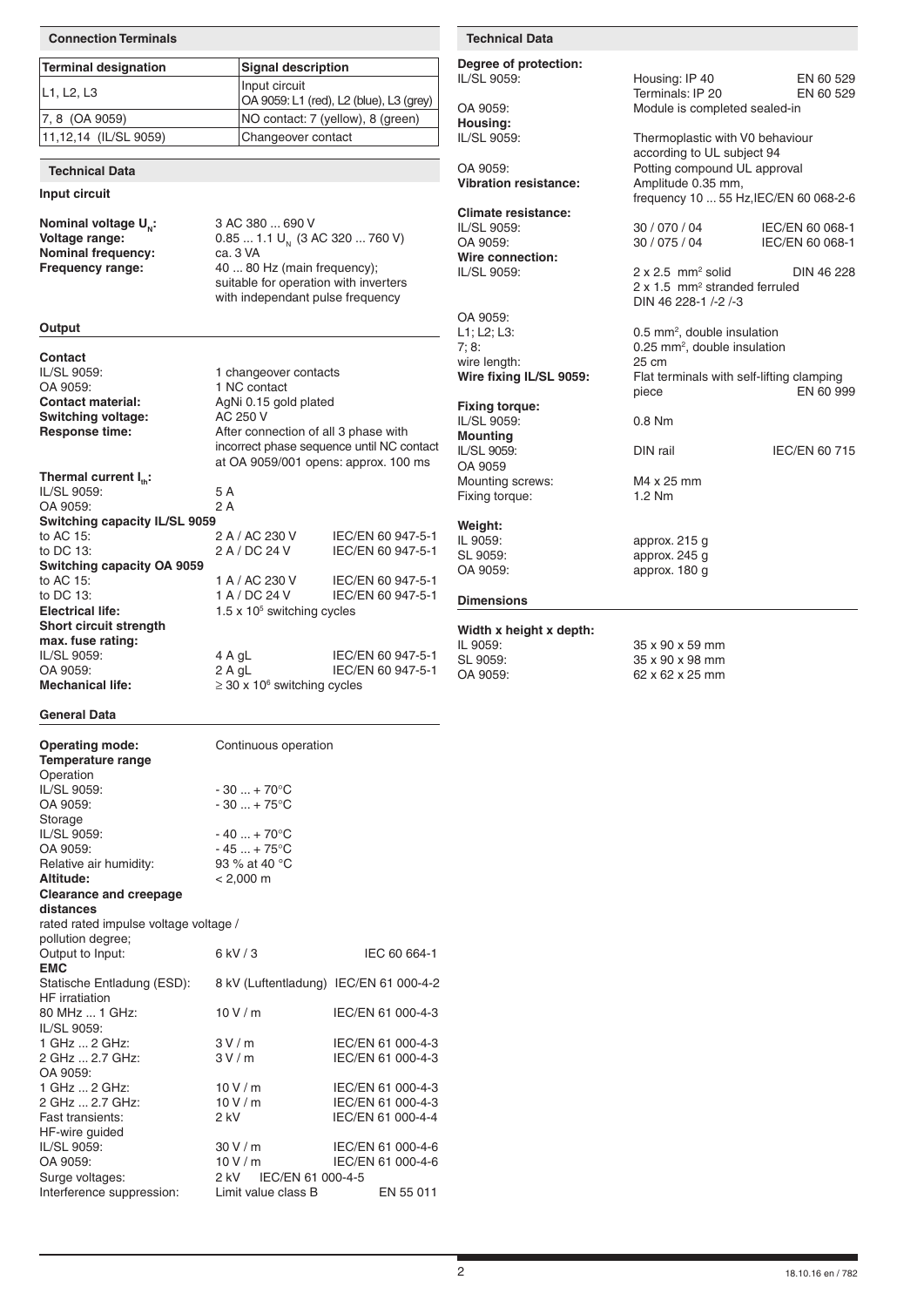# **Standard Type**

| IL 9059.11 3 AC 380  690 V 40  80 Hz<br>Article number:<br>• Output:<br>• Nominal voltage $U_{N}$ :<br>• Frequency range:<br>• De-energized on trip<br>• Width:                                     | for mounting in consumer units or industrial distribution systems<br>0062239<br>1 changeover contact<br>3 AC 380  690 V<br>40  80 Hz<br>35 mm |
|-----------------------------------------------------------------------------------------------------------------------------------------------------------------------------------------------------|-----------------------------------------------------------------------------------------------------------------------------------------------|
| SL 9059.11 3 AC 380  690 V 40  80 Hz<br>for cabinets with mounting plate<br>Article number:<br>• Output:<br>• Nominal voltage $U_{N}$ :<br>• Frequency range:<br>• De-energized on trip<br>• Width: | 0065771<br>1 changeover contact<br>3 AC 380  690 V<br>40  80 Hz<br>35 mm                                                                      |
| OA 9059.05/001 3 AC 380  690 V 40  80 Hz<br>for mounting in terminal box<br>Article number:<br>Output:<br>• Nominal voltage $U_{N}$ :<br>Frequency range:<br>• Energized on trip<br>• Width:        | 0065777<br>1 NC contact<br>3 AC 380  690 V<br>40  80 Hz<br>62 mm                                                                              |

- 
- 

**Dimension OA 9059**